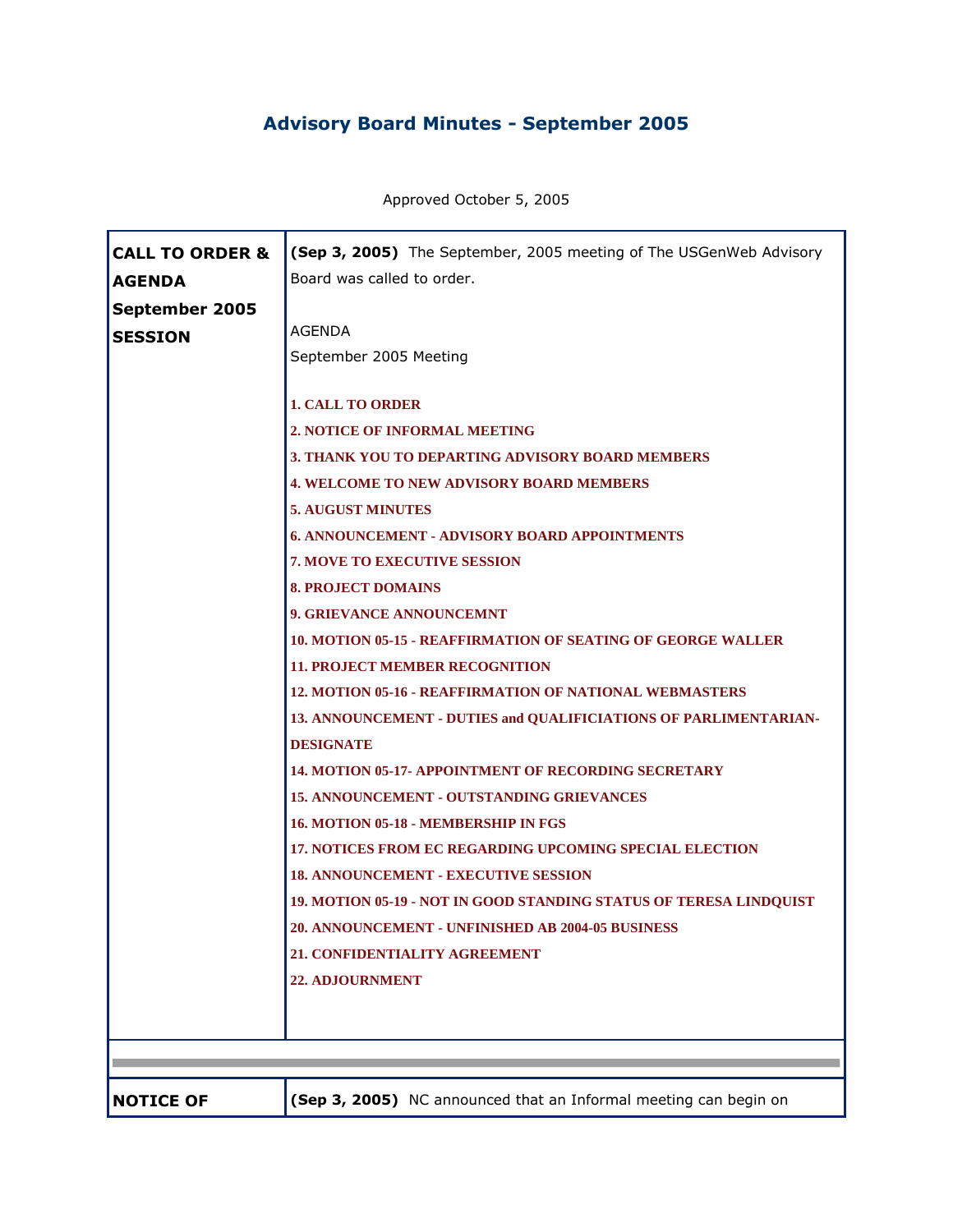| <b>INFORMAL</b>       | Board-L, in the absence of a separate list.                                |
|-----------------------|----------------------------------------------------------------------------|
| <b>MEETING</b>        |                                                                            |
|                       | NC gave a short explanation of what an informal meeting is and how it can  |
|                       | be used.                                                                   |
|                       | All members - Open discussion - old business, new business, whatever needs |
|                       | to be brought up. An informal meeting will continue until such time as a   |
|                       | move back into a formal meeting is needed.                                 |
|                       |                                                                            |
|                       |                                                                            |
|                       |                                                                            |
|                       |                                                                            |
| <b>THANK YOU TO</b>   | (Sep 3, 2005) Issued by the NC                                             |
| <b>DEPARTING</b>      | (Departing members: Shari Handley, Betsy Mills, Denise Woodside, Scott     |
| <b>ADVISORY BOARD</b> | Burrow, Gail Meyer Kilgore, Teri Brown, and Kathi Jones-Hudson.)           |
| <b>MEMBERS</b>        |                                                                            |
|                       |                                                                            |
| <b>WELCOME TO NEW</b> | (Sep 3, 2005) Issued by the NC (New members: Mike St. Clair, George        |
| <b>ADVISORY BOARD</b> | Waller, Jeffrey G. Scism, Sundee Maynez, Karen De Groote-Johnson,          |
| <b>MEMBERS</b>        | Suzanne Shephard.)                                                         |
|                       |                                                                            |
|                       |                                                                            |
| <b>AUGUST MINUTES</b> | (3 Sep 2005) Item dispensed until such time as submitted by previous       |
|                       | Recording Secretary.                                                       |
|                       | (11 Sep 2005) Moved by Jeffrey Scism:                                      |
|                       |                                                                            |
|                       | "I move that the August minutes be published and approved."                |
|                       |                                                                            |
|                       | (14 Aug 2005) Without objection, the minutes of the August 2005 meetings   |
|                       | of the Advisory Board were approved as written.                            |
|                       |                                                                            |
|                       |                                                                            |
| <b>ANNOUNCEMENT -</b> | (3 Sep, 2005) Announced by the NC for the term 2005-2006                   |
| <b>ADVISORY BOARD</b> |                                                                            |
| <b>APPOINTMENTS</b>   | National Web Site: Mike Jarvis and Julie McGrew-Ayres                      |
|                       | Minutes: Ellen Pack                                                        |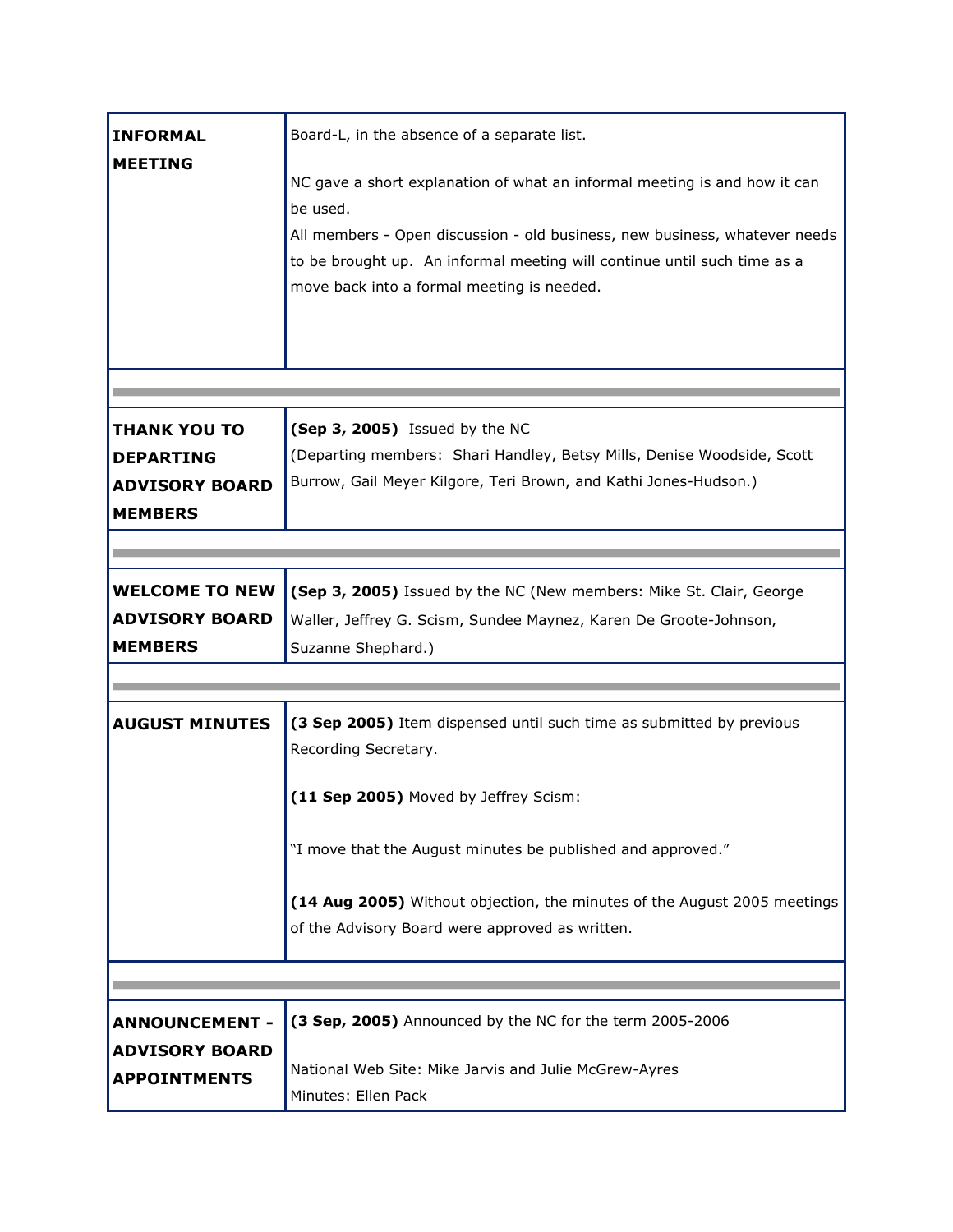| Parliamentarian: Josh Taylor<br>Editor USGenWeb Project Newsletter - To be announced                                                                                                                                                                                                                                                                                                                                                                                                           |
|------------------------------------------------------------------------------------------------------------------------------------------------------------------------------------------------------------------------------------------------------------------------------------------------------------------------------------------------------------------------------------------------------------------------------------------------------------------------------------------------|
|                                                                                                                                                                                                                                                                                                                                                                                                                                                                                                |
| (3 Sep 2005) Ordered by the NC for the purpose of finalizing outstanding<br>grievance.                                                                                                                                                                                                                                                                                                                                                                                                         |
| (4 Sep 2005) NC announced that as of 4 Sep 2005 she had renewed the<br>USGenWeb domains: org net and com Next renewal date will be Sep,<br>2006.                                                                                                                                                                                                                                                                                                                                               |
|                                                                                                                                                                                                                                                                                                                                                                                                                                                                                                |
| (5 Sep, 2005) Announced by NC: The AB members have finalized the<br>grievance under consideration, and the individuals involved have been<br>notified.<br>Discussion of the appointments previously posted is taking place on Board-<br>Exec.                                                                                                                                                                                                                                                  |
| (6 Sep 2005) Moved by David Morgan (as authored during Recess by Jan<br>Cortez) -<br>"I move to seat George Waller as the legally qualified NE/NC SC Rep, after<br>consistent agreement by members of the AB, that his resignation was made<br>prior to his taking office, along with the noted wishes of the voters polled in<br>his region."<br>(6 Sep 2005) Seconded by Suzanne Shephard<br>(6 Sep 2005) Motion numbered 05-15, and a vote was called. [Motion<br>originally number 06-01.] |
|                                                                                                                                                                                                                                                                                                                                                                                                                                                                                                |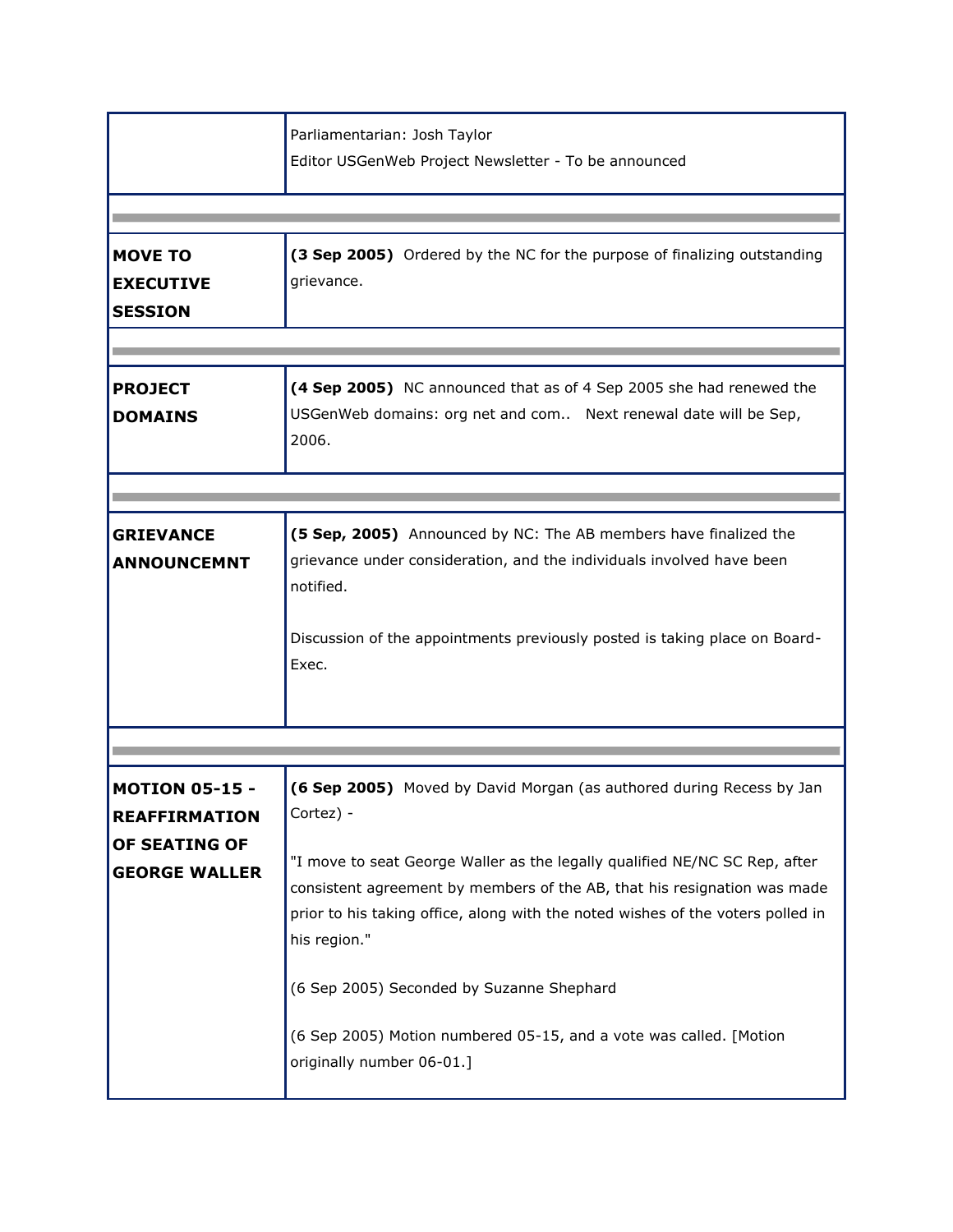|                                                                                   | YES: Mike St. Clair, David Morgan, Sundee Maynez, Karen De Groote-<br>Johnson, Darilee Bednar, Bettie Wood, Jan Cortez, Linda Blum-Barton,<br>Jeffery Scism, Larry Flesher, Cyndie Enfinger, Angie Rayfield, Suzanne<br>Shephard<br>NO: None<br>ABSTAINING: None<br>NOT VOTING: George Waller<br>With 13 YES votes, 0 NO votes, and 1 member not voting, Motion 05-15<br>passed. |
|-----------------------------------------------------------------------------------|----------------------------------------------------------------------------------------------------------------------------------------------------------------------------------------------------------------------------------------------------------------------------------------------------------------------------------------------------------------------------------|
|                                                                                   |                                                                                                                                                                                                                                                                                                                                                                                  |
| <b>PROJECT MEMBER</b><br><b>RECOGNITION</b>                                       | (4 Sep 2005) Noted by Darilee Bednar:<br>AZ CC Judy Wight Branson featured in the September issue of Good<br>Housekeeping magazine:                                                                                                                                                                                                                                              |
|                                                                                   | http://www.rootsweb.ancestry.com/~iaclinto/cem103.jpg<br>Also article in Yavapai County, AZ newspaper, The Daily Courier:<br>http://www.rootsweb.ancestry.com/~azgenweb/Yavapai/JudyBranson.pdf<br>(PDF)                                                                                                                                                                         |
|                                                                                   |                                                                                                                                                                                                                                                                                                                                                                                  |
| <b>MOTION 05-16 -</b><br><b>REAFFIRMATION</b><br>OF NATIONAL<br><b>WEBMASTERS</b> | (6 Sep 2005) Moved by Jeffrey Scism:<br>"I move that the positions of Webmaster(s) be accepted by the Board as<br>nominated by the NC." [Mike Jarvis and Julie McGrew-Ayres]<br>Seconded by Bettie Wood<br>(7 Sep 2005) Call for "Agreement" or "Disagreement," by the NC                                                                                                        |
|                                                                                   | AGREE: Suzanne Shephard, Karen De Groote-Johnson, Mike St. Clair, Larry<br>Flesher, Sundee Maynez, David Morgan, George Waller, Bettie Wood, Cyndie<br>Enfinger, Darilee Bednar, Linda Blum-Barton, Jan Cortez, Angie Rayfield<br>DISAGREE: none                                                                                                                                 |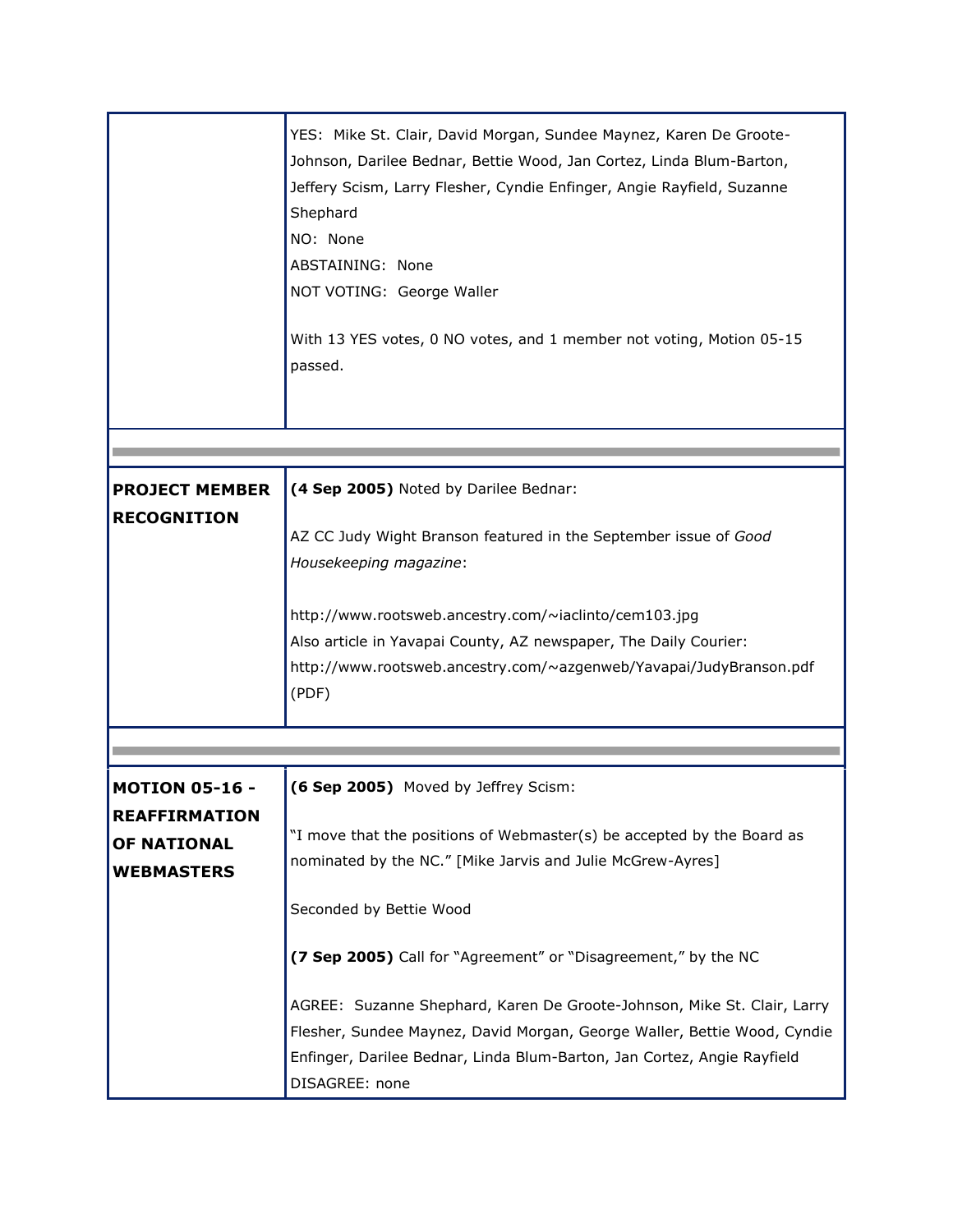|                                     | ABSTAINING:<br>NOT VOTING: Jeffrey Scism<br>With 14 AGREE votes, 0 DISAGREE votes, ABSTENTIONS, and 1 NOT<br>VOTING, Motion 05-16 passed. |
|-------------------------------------|-------------------------------------------------------------------------------------------------------------------------------------------|
| <b>ANNOUNCEMENT -</b>               | (7 Sep 2005) Posted by the NC:                                                                                                            |
| <b>DUTIES and</b>                   |                                                                                                                                           |
| <b>QUALIFICIATIONS</b><br><b>OF</b> | Duties: Primarily Advisor to the National Coordinator, but will be available to<br>all Board members.                                     |
| <b>PARLIMENTARIAN-</b>              | Parliamentary Experience:                                                                                                                 |
| <b>DESIGNATE</b>                    | 2001-2004-Parliamentarian, Utah Genealogical Association                                                                                  |
|                                     | 2004-Parliamentarian, National Forensic League-Idaho State Tournament                                                                     |
|                                     | (guided high-school students during a week long competition)                                                                              |
|                                     | 2005-Parliamentarian, National Forensic League-Idaho State Tournament                                                                     |
|                                     | (guided high-school students during a week long competition)                                                                              |
|                                     | 2003-2005-Parliamentarian, Over 300 Tournaments, National Forensic                                                                        |
|                                     | League,<br>Idaho                                                                                                                          |
|                                     | 2003-2004-Utah Genealogical Association By-Law Revision Committee                                                                         |
|                                     | Awards Received:                                                                                                                          |
|                                     | 2000-2003-Over 200 Superior and Outstanding Awards in Parliamentary                                                                       |
|                                     | Procedure, National Forensic League, Idaho.                                                                                               |
|                                     | 2003-"Superior Presiding Officer," National Forensic League-Idaho State                                                                   |
|                                     | Tournament                                                                                                                                |
|                                     | 2003-Listed in the top 50 Congressman and Presiding Officers-National<br>Forensic League                                                  |
|                                     |                                                                                                                                           |
|                                     |                                                                                                                                           |
|                                     |                                                                                                                                           |
|                                     |                                                                                                                                           |
| <b>MOTION 05-17-</b>                | (7 Sep 2005) Moved by David Morgan:                                                                                                       |
| <b>APPOINTMENT OF</b>               |                                                                                                                                           |
| <b>RECORDING</b>                    | "I move that Ellen Pack be appointed the Keeper of the Minutes, to serve                                                                  |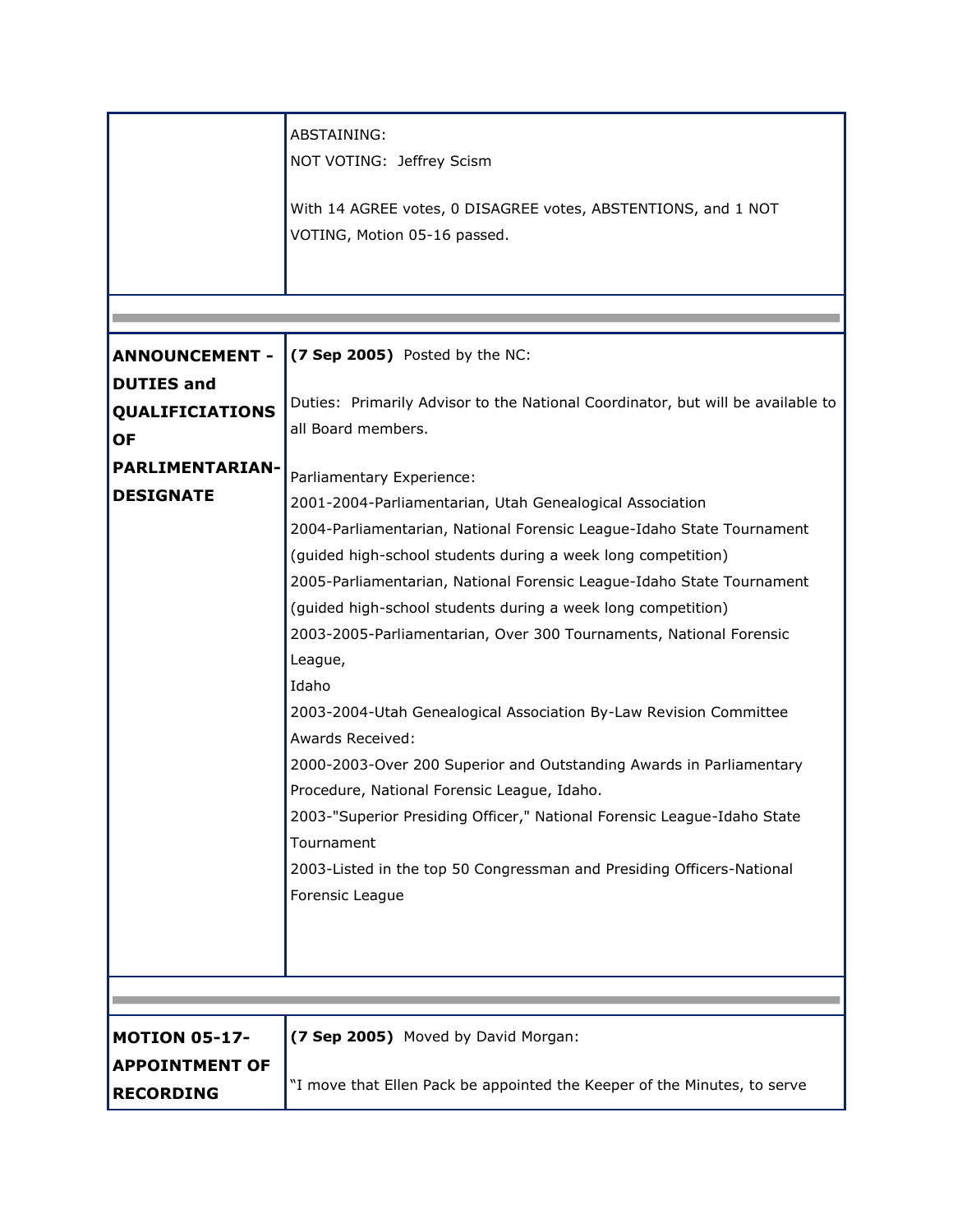| <b>SECRETARY</b>                                                 | through August 31, 2006."                                                                                                                                                                                                            |
|------------------------------------------------------------------|--------------------------------------------------------------------------------------------------------------------------------------------------------------------------------------------------------------------------------------|
|                                                                  | (8 Sep 2005)<br>Seconded by Karen De Groote-Johnson                                                                                                                                                                                  |
|                                                                  | Motion numbered, and discussion opened, by the NC.                                                                                                                                                                                   |
|                                                                  | In answer to a question, NC states that neither Parliamentarian nor<br>Recording Secretary will be subscribed to Board-Exec-List.                                                                                                    |
|                                                                  | (10 Sep 2005) Based on discussion, Motion amended to read:                                                                                                                                                                           |
|                                                                  | "I move that Ellen Pack be appointed the Recording Secretary to serve<br>through August 31, 2006."                                                                                                                                   |
|                                                                  | Vote called by NC                                                                                                                                                                                                                    |
|                                                                  | AGREE: David Morgan, Karen De Groote-Johnson, Angie Rayfield, Suzanne<br>Shephard, Jeffery Scism, George Waller, Bettie Wood, Darilee Bednar, Mike<br>St. Clair, Sundee Maynez, Larry Flesher<br>DISAGREE: Jan Cortez<br>ABSTENTION: |
|                                                                  | NOT VOTING: Cyndie Enfinger, Linda Blum-Barton                                                                                                                                                                                       |
|                                                                  | With 11 AGREE votes, 1 DISAGREE vote, 0 ABSTENTIONS, and 2 NOT<br>VOTING, Motion 05-17 passed.                                                                                                                                       |
|                                                                  |                                                                                                                                                                                                                                      |
| <b>ANNOUNCEMENT -</b><br><b>OUTSTANDING</b><br><b>GRIEVANCES</b> | (11 Sep 2005) NC announces that former AB members have indicated<br>there are no further outstanding grievances.                                                                                                                     |
|                                                                  |                                                                                                                                                                                                                                      |
| <b>MOTION 05-18 -</b><br><b>MEMBERSHIP IN</b>                    | (11 Sep 2005) Moved by Jeffrey Scism:                                                                                                                                                                                                |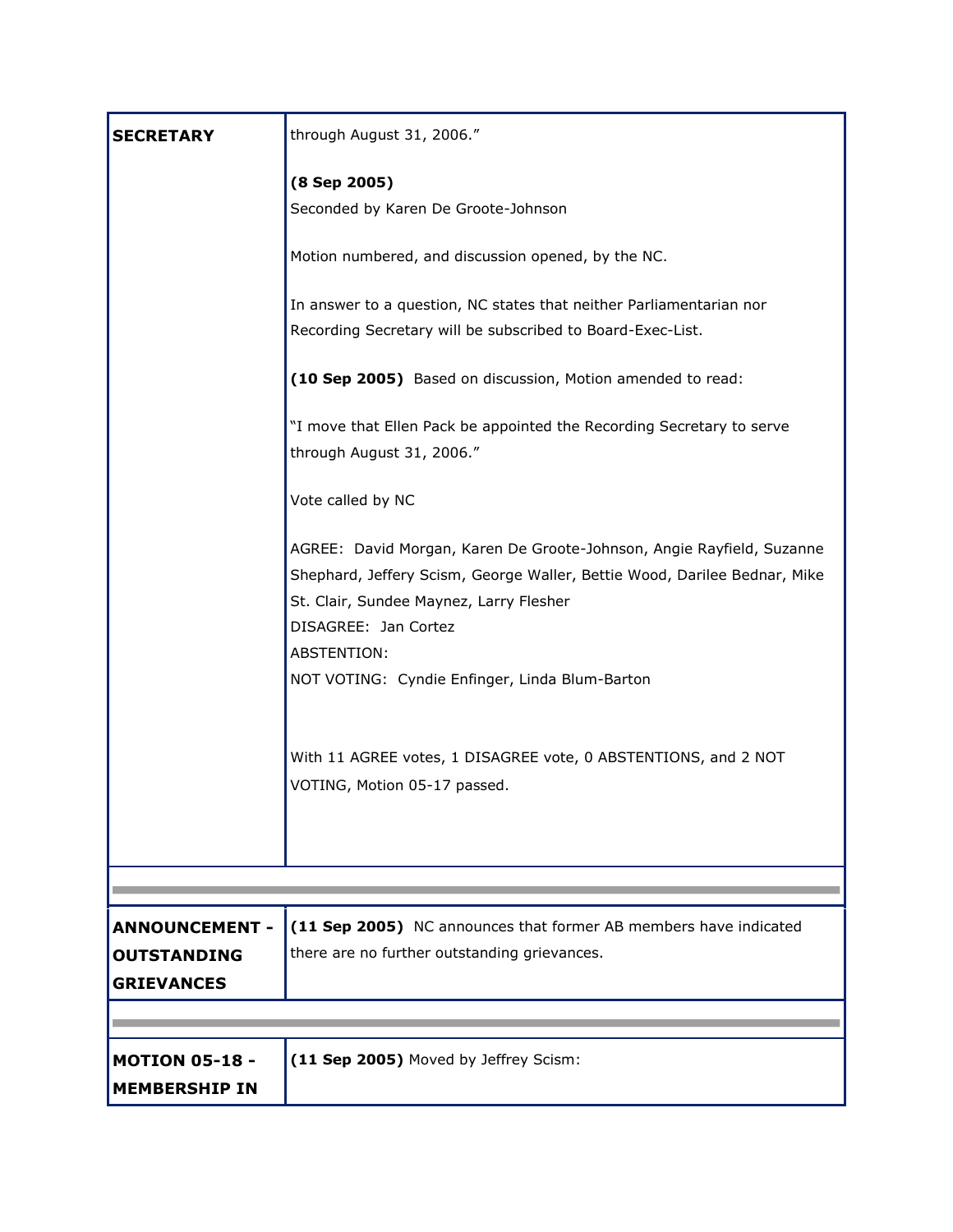| <b>FGS</b>                          | "I move that we accept the Gift of Membership dues to the Federation of<br>Genealogy Societies, and look forward to a year ahead as a member of<br>this respectable group."                                                                  |
|-------------------------------------|----------------------------------------------------------------------------------------------------------------------------------------------------------------------------------------------------------------------------------------------|
|                                     | (11 Sep 2005) Seconded by George Waller                                                                                                                                                                                                      |
|                                     | (12 Sep 2005) NC requests withdrawal of motion at this time so that AB<br>members may discuss the subject informally before a final motion is made.                                                                                          |
|                                     | (12 Sep 2005) Motion and second withdrawn                                                                                                                                                                                                    |
|                                     | $(15$ Sep 2005)<br>Moved by Jan Cortez:                                                                                                                                                                                                      |
|                                     | "I move to accept the generous donation of the membership/application in<br>FGS for the coming year, with the advisory board developing standard<br>operating procedures for any further renewals."                                          |
|                                     | (15 Sep 2005) Seconded by David Morgan                                                                                                                                                                                                       |
|                                     | (15 Sep 2005) Motion numbered 05-18 and vote called by acting Chair Mike<br>St. Clair.                                                                                                                                                       |
|                                     | YES: David Morgan, Karen De Groote-Johnson, Darilee Bednar, George<br>Waller, Sundee Maynez, Suzanne Shephard, Angie Rayfield, Jeffery Scism,<br>Jan Cortez, Bettie Wood, Linda Blum-Barton, Cyndie Enfinger<br>NO: None<br>ABSTENTION: None |
|                                     | NOT VOTING: Mike St. Clair (Acting Chair), Larry Flesher (voted late)<br>With 12 YES votes, 0 NO votes, 0 ABSTENTIONS, and 2 NOT VOTING, Motion<br>05-18 passed.                                                                             |
|                                     |                                                                                                                                                                                                                                              |
|                                     |                                                                                                                                                                                                                                              |
| <b>NOTICES FROM EC</b>              | $(12$ Sep 2005)                                                                                                                                                                                                                              |
| <b>REGARDING</b><br><b>UPCOMING</b> | ** Please forward to all applicable USGenWeb Project lists**                                                                                                                                                                                 |
|                                     |                                                                                                                                                                                                                                              |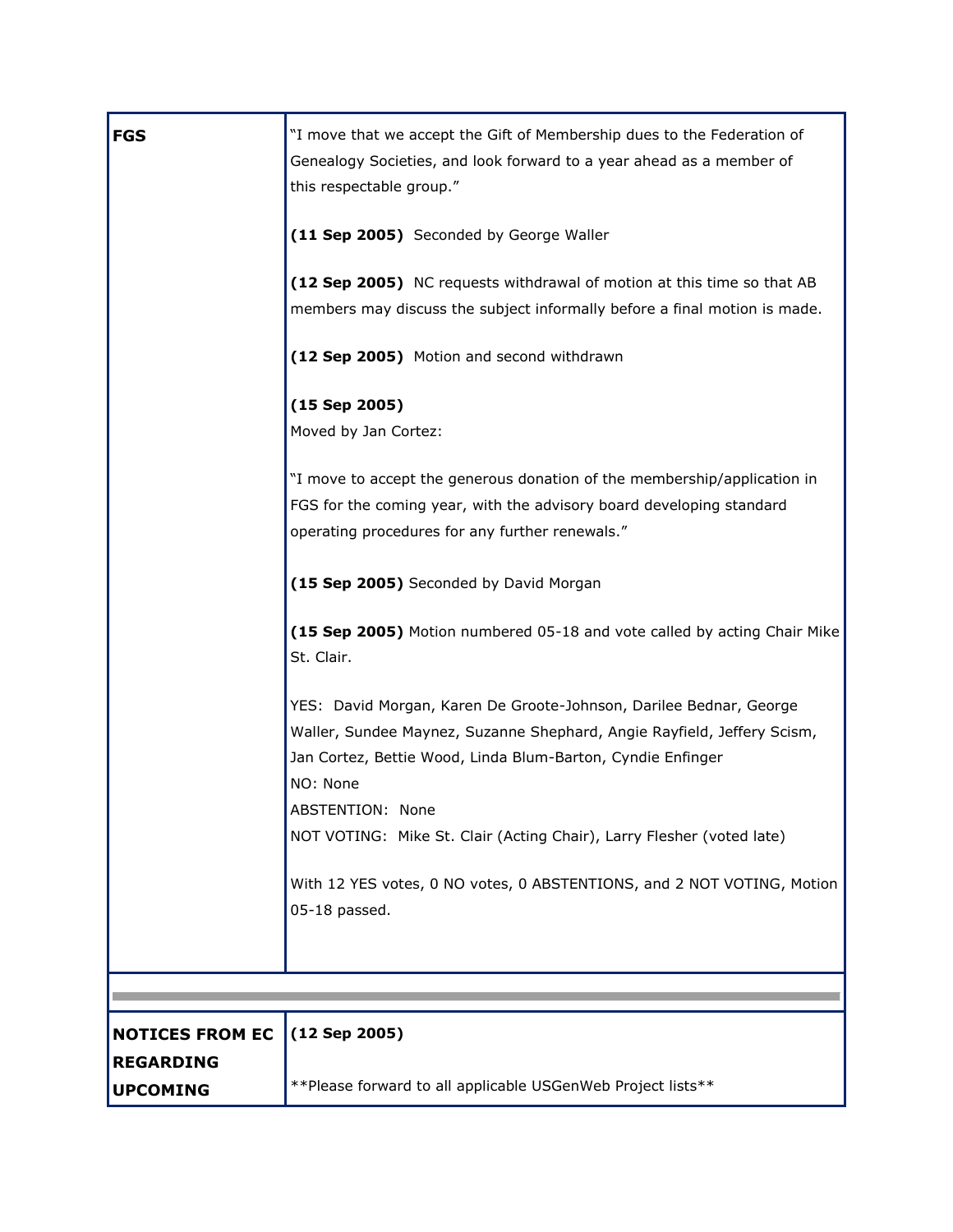| <b>SPECIAL ELECTION</b> | The Election Committee has been directed by the Advisory Board to conduct<br>a Special Election to fill the seat of Special Projects Representative. A two<br>week period of registration is now open and will conclude this evening,<br>September 12, 2005 at 11:59 pm EST.                                                                   |
|-------------------------|------------------------------------------------------------------------------------------------------------------------------------------------------------------------------------------------------------------------------------------------------------------------------------------------------------------------------------------------|
|                         | http://www.usgwelections.org/register1.asp The nomination period will be<br>September 14, 2005 - September 21, 2005. In the near future, more<br>information about nominating candidates, including a nomination form, and<br>the election will be forwarded to the USGenWeb Project lists.                                                    |
|                         | Tina S. Vickery, Chair<br>USGenWeb Project Election Committee<br>http://www.rootsweb.ancestry.com/~usgwelections/                                                                                                                                                                                                                              |
|                         | (14 Sep 2005)<br>**Please post to all appropriate USGenWeb Project lists**                                                                                                                                                                                                                                                                     |
|                         | The Election Committee has been directed by the Advisory Board to conduct<br>a Special Election to fill the seat of Special Projects Representative.                                                                                                                                                                                           |
|                         | Special Project Representative. Two year term ending - 8/31/2007.                                                                                                                                                                                                                                                                              |
|                         | Nomination Period: Thursday, September 14, 2005 12:01 AM CST -<br>Thursday, September 21, 2005 11:59 PM CST                                                                                                                                                                                                                                    |
|                         | Any USGenWeb Project member may nominate someone for any available<br>position for which the nominee is qualified. Members may nominate<br>themselves. Nominator names are confidential. Only registered USGenWeb<br>Project Special Project members will be eligible to vote in this election.<br>The date of the election will be announced. |
|                         | https://rmweb.secure.indiana.edu/USGenWeb/SpecialElectionNomination.cfm                                                                                                                                                                                                                                                                        |
|                         | Tina S. Vickery, Chair<br>USGenWeb Project Election Committee<br>http://www.rootsweb.ancestry.com/~usgwelections/sp-election-2005/                                                                                                                                                                                                             |
|                         |                                                                                                                                                                                                                                                                                                                                                |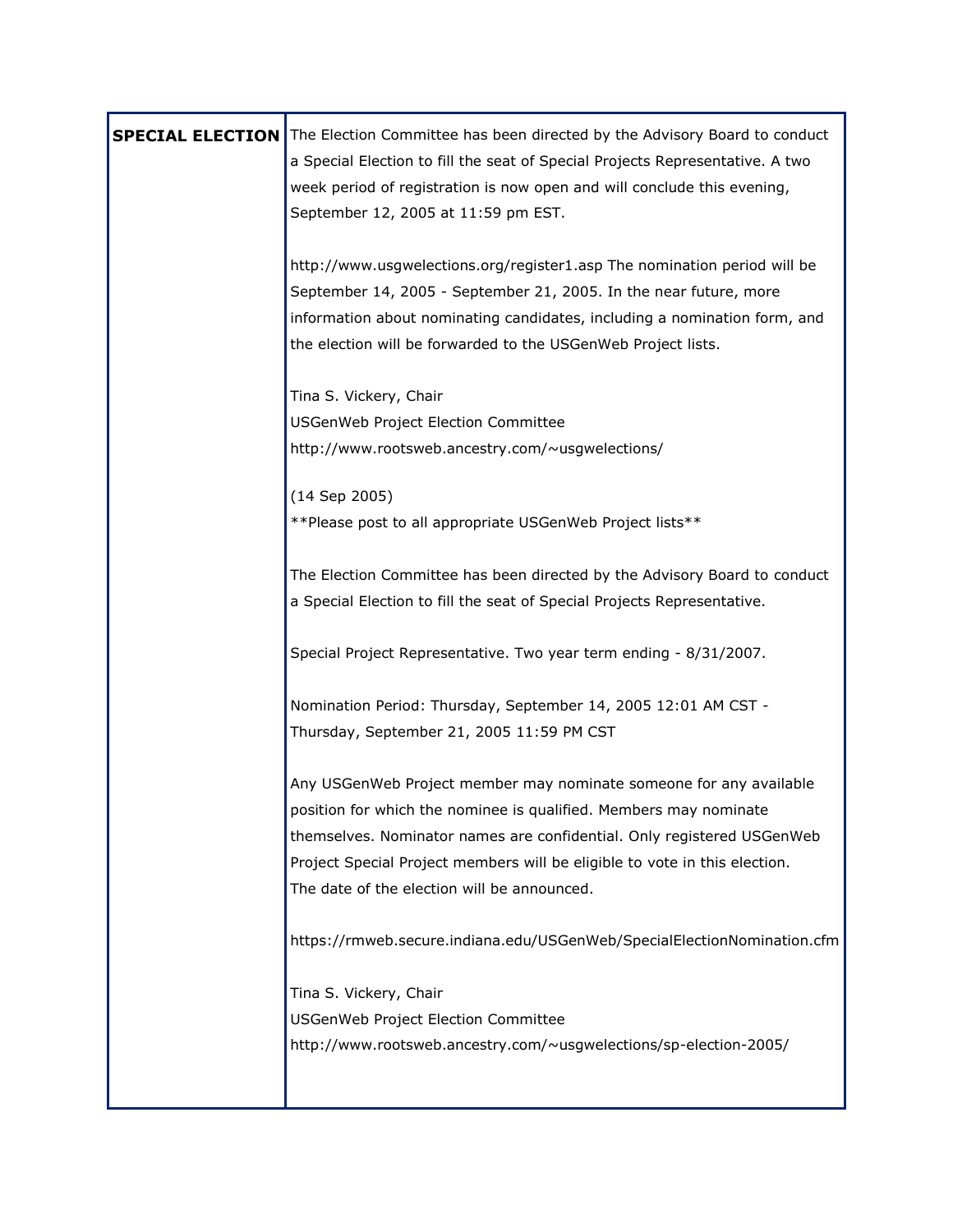| <b>ANNOUNCEMENT -</b><br><b>EXECUTIVE</b><br><b>SESSION</b>                                                   | (21 Sept 2005) NC announced that the AB members are in Exec discussing<br>the issue of Members Not In Good Standing.                                                                                                                                                                                                                                                                                                                                                                                                                                                                                                                                                                                                                                                                                                                                                                                                                                              |
|---------------------------------------------------------------------------------------------------------------|-------------------------------------------------------------------------------------------------------------------------------------------------------------------------------------------------------------------------------------------------------------------------------------------------------------------------------------------------------------------------------------------------------------------------------------------------------------------------------------------------------------------------------------------------------------------------------------------------------------------------------------------------------------------------------------------------------------------------------------------------------------------------------------------------------------------------------------------------------------------------------------------------------------------------------------------------------------------|
|                                                                                                               |                                                                                                                                                                                                                                                                                                                                                                                                                                                                                                                                                                                                                                                                                                                                                                                                                                                                                                                                                                   |
| <b>MOTION 05-19 -</b><br><b>NOT IN GOOD</b><br><b>STANDING STATUS</b><br><b>OF TERESA</b><br><b>LINDQUIST</b> | (21 Sep 2005) Moved by David Morgan:<br>"I move that the Member Not in Good Standing label be removed from<br>Teresa Lindquist."<br>(21 Sep 2005) Seconded by Karen De Groote-Johnson<br>(22 Sep 2005) Motion numbered by Acting Chair, and vote called.<br>(23 Sep 2005) Voting suspended at the request of AB members objecting<br>to the lack of discussion period prior to voting. Discussion opened.<br>(26 Sep 2005) Vote called by the NC. YES to accept the motion. NO to<br>not accept the motion.<br>YES: David Morgan, Karen De Groote-Johnson, Mike St. Clair, Angie<br>Rayfield, George Waller, Larry Flesher, Jeffrey Scism, Sundee C. Maynez<br>NO: Jan Cortez, Cyndie Enfinger, Darilee Bednar, Suzanne Shephard, Bettie<br>Wood, Linda Blum-Barton<br><b>ABSTENSION: None</b><br>NOT VOTING: None<br>With 8 YES votes, 6 NO votes, 0 ABSTENSIONS, and 0 NOT VOTING, Motion<br>05-19 fails for lack of a 2/3 majority as required per the Bylaws. |
|                                                                                                               |                                                                                                                                                                                                                                                                                                                                                                                                                                                                                                                                                                                                                                                                                                                                                                                                                                                                                                                                                                   |
| <b>ANNOUNCEMENT -</b><br><b>UNFINISHED AB</b><br>2004-05<br><b>BUSINESS</b>                                   | (22 Sep 2005) Announced by the NC - An unused confidential list available<br>to the AB has been activated to resolve issue of member who was registering<br>to vote under several different names.                                                                                                                                                                                                                                                                                                                                                                                                                                                                                                                                                                                                                                                                                                                                                                |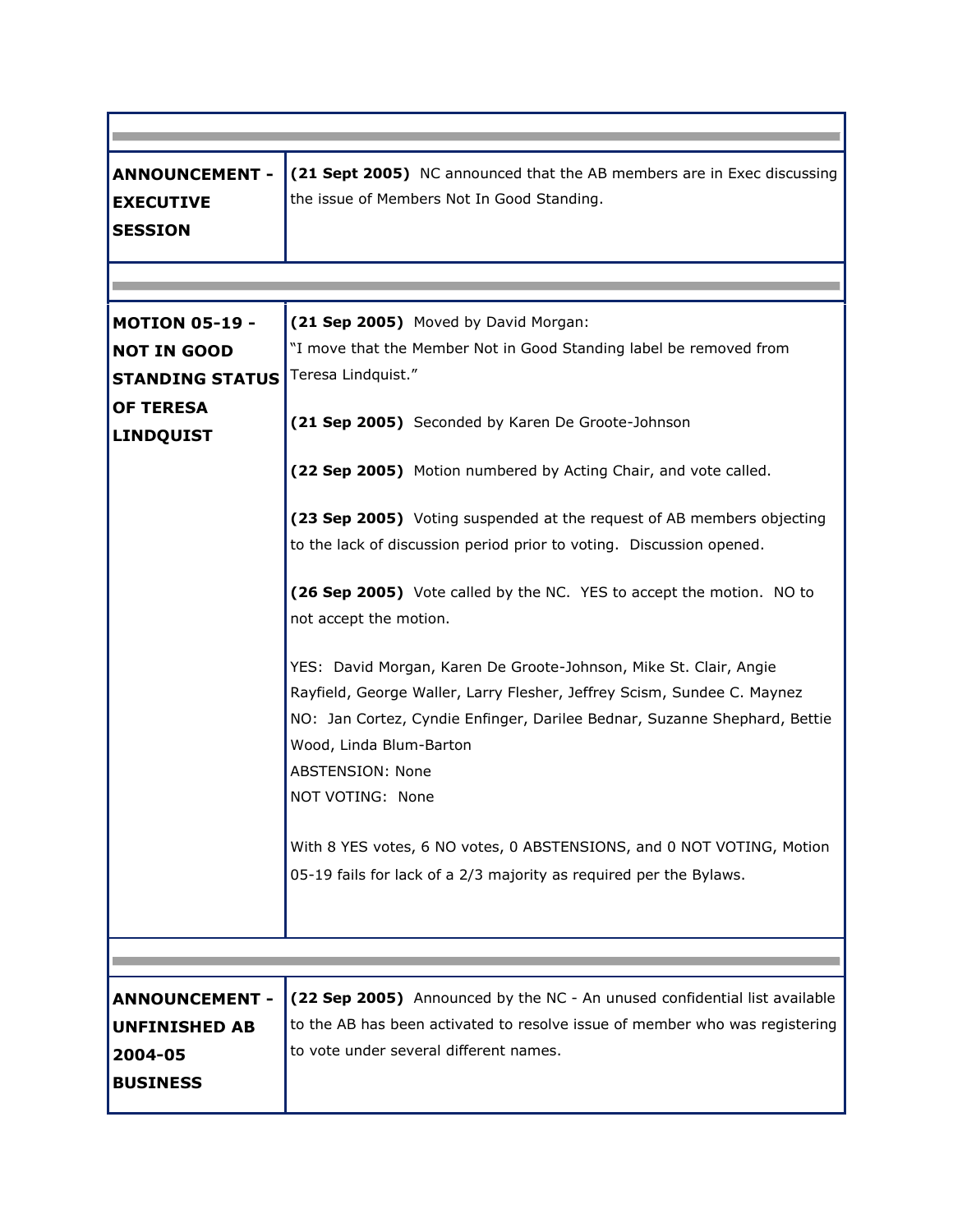| <b>CONFIDENTIALITY</b> | (27 Sep 2005) Request by the NC for all AB members to agree to honor                                                                       |
|------------------------|--------------------------------------------------------------------------------------------------------------------------------------------|
| <b>AGREEMENT</b>       | the confidentiality of Exec and any/all other lists where confidentiality is<br>necessary.                                                 |
|                        | Exec List:                                                                                                                                 |
|                        | AGREE: Cyndie Enfinger, Jan Cortez, Mike St. Clair, Karen De Groote-<br>Johnson, Jeffery Scism, Linda Blum-Barton, Darilee Bednar, Suzanne |
|                        | Shephard, Bettie Wood, Sundee Maynez, Larry Flesher, Angie Rayfield,                                                                       |
|                        | George Waller, David Morgan                                                                                                                |
|                        | DISAGREE: None                                                                                                                             |
|                        | ABSTENTION: None                                                                                                                           |
|                        | NOT RESPONDING: None                                                                                                                       |
|                        | Other List(s):                                                                                                                             |
|                        | AGREE: Cyndie Enfinger, Jan Cortez, Mike St. Clair, Karen De Groote-                                                                       |
|                        | Johnson, Jeffery Scism, Linda Blum-Barton, Darilee Bednar, Suzanne                                                                         |
|                        | Shephard, Bettie Wood, Sundee Maynez, Larry Flesher, Angie Rayfield,                                                                       |
|                        | George Waller, David Morgan                                                                                                                |
|                        | DISAGREE: None                                                                                                                             |
|                        | ABSTENTION: None                                                                                                                           |
|                        | NOT RESPONDING: None                                                                                                                       |
|                        | With14 AGREE votes, 0 DISAGREE votes, 0 ABSTENTIONS, and 0 NOT                                                                             |
|                        | RESPONDING, all AB members agree to abide by confidentiality request.                                                                      |
|                        | (29 Sep 2005) NC also agreed to honor the confidentiality of Exec and any                                                                  |
|                        | other required list.                                                                                                                       |
|                        |                                                                                                                                            |
|                        |                                                                                                                                            |
| <b>ADJOURNMENT</b>     | (29 Sep 2005) September Meeting adjourned                                                                                                  |
|                        |                                                                                                                                            |
|                        |                                                                                                                                            |